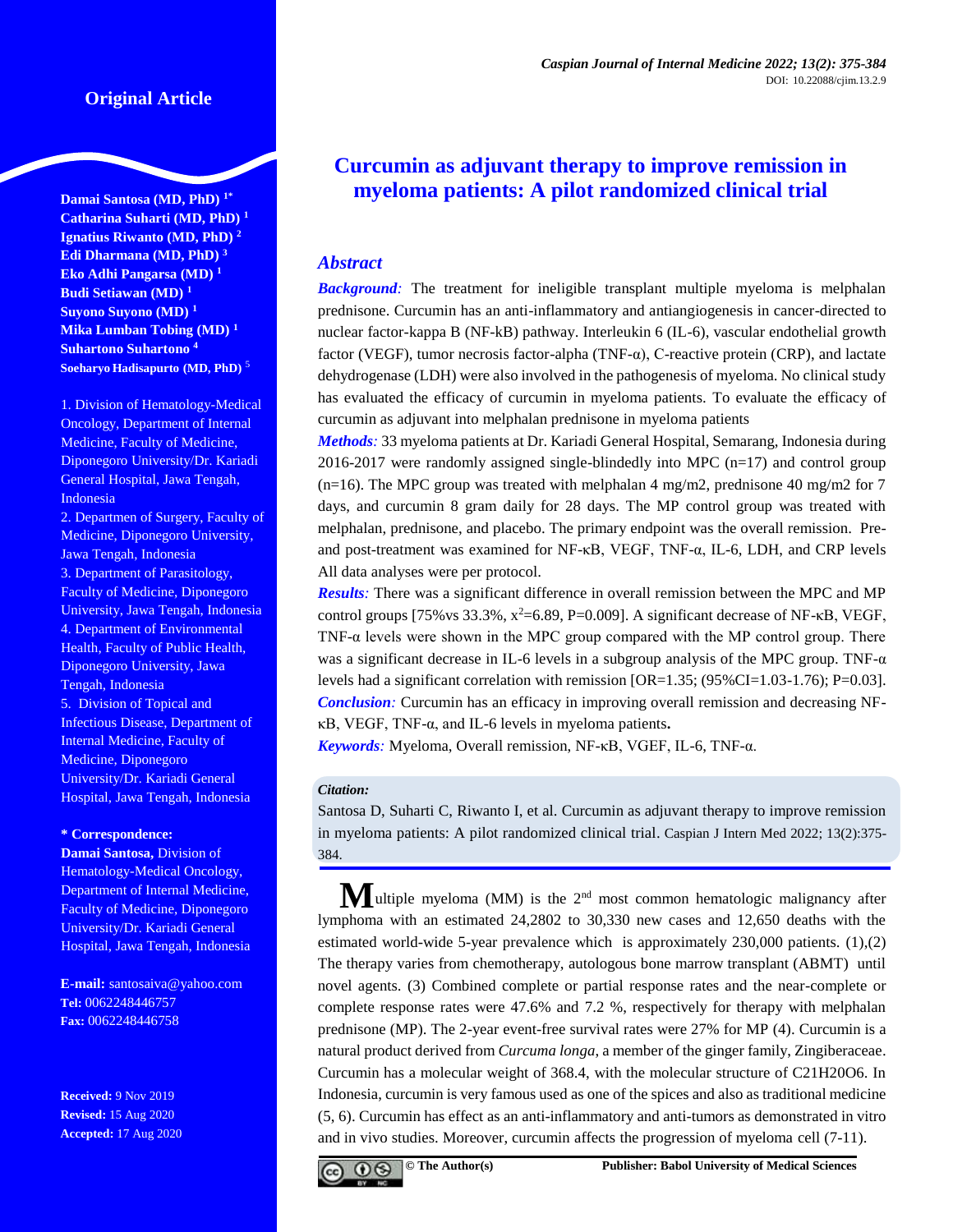This interesting result make many researchers develop the studies of curcumin as a chemotherapeutic agent. Curcumin has less toxicity and its safety has been approved by the FDA (12). The clinical study of efficacy curcumin has proven to inhibit the progression of monoclonal gammopathy of undetermined significance (MGUS) as well as smoldering multiple myeloma (SMM) (13-15). Curcumin has an antiinflammatory and anti-angiogenesis in cancer-directed to the target of the NF-κB pathway (16, 17, 18). The other parameters in disease activity and cytokine involved in the pathogenesis of myeloma were IL-6, VEGF, TNF- $\alpha$ , CRP, and LDH (19, 20). The primary outcome of this study was to prove the efficacy of curcumin in the improvement of the remission in myeloma patients. The secondary outcome was to evaluate the effect of curcumin on transcription factor and cytokine levels, including NF-κB, IL-6, VEGF, TNF-α, CRP, and LDH.

#### **Methods**

The study was organized at Dr. Kariadi Hospital, Semarang, Indonesia during 2016-2017. Inclusion criteria were as follows: new MM patients, aged over 18 years old, and ineligible transplant. The exclusion criteria were sepsis, severe infection, pregnancy, patients with severe disease (such as acute hepatitis, chronic hepatitis, cirrhosis) or elevation of aspartate aminotransferase (AST) >3 times upper limit normal (ULN), subjects who participated in another study, and poor performance status. The sample size calculation was 32 participants, a total of 16 patients in each group. The α and β errors chosen for these calculations were

0.05 and 0.2, respectively. The power was 80%. Patients with clinically suspected myeloma were evaluated for full blood count, albumin, globulin, urea, creatinine, calcium, protein electrophoresis, immunotyping, bone survey, bone marrow aspiration, and  $\beta$ -2 microglobulin. The staging was classified according to the International Staging System (ISS). The diagnosis of myeloma was established according to the IMWG 2014 (21, 22).

For the randomization, the participants were randomized into the group with a sealed envelope. A total of 33 patients were allocated randomly in two parallel study groups (Figure 1). The MPC group (17 patients) was treated with MP regimen (melphalan 4mg/m2, prednisone 40mg/2, for 7 days) and curcumin 8 gram /daily for 28 days. The control group (16 patients) was treated with MP regimen and placebo. Oral melphalan, prednisone was taken as a single dose. Curcumin was taken orally – 4 caplets, twice daily. Curcumin 1000 mg (BCM 95, Biocurcem ®) is composed of curcuminoid complex 95% and essential oils from turmeric (23) purchased from PT. SOHO Global Health, Indonesia. Each patient was followed up every 28 days, for a total of 4 cycles. The checklist was used for data collection and was filled in each visit separately for every subject. The contents of the checklist were the patients' profiles (age, sex, education level), and laboratory data, including full blood count (FBC), urea, creatinine, NF-KB, IL-6, CRP, LDH, VEGF, and patient group (treatment or control). The physical examination of the patients was performed by a physician in every visit (single blindness). Remission status, NF-KB, IL-6, CRP, LDH, VEGF, and TNF- $\alpha$  were evaluated after the end of the study.



**Figure 1. Randomized, single-blind & parallel design of the study. Multiple myeloma patients were single-blindedly randomized to MPC (green) and MP+Placebo (blue) groups. Data collection including full blood count (FBC), urea, creatinine, NF-κB, IL-6, CRP, LDH, VEGF, were collected in the baseline and every cycle (28 days).**

**Note: R: randomization, MPC: Melphalan dose; 4 mg/m2, Prednisone; 40 mg/m2 (day 1-7); Curcumin dose 8 mg/day (Day 1-28), treatment duration of 1 cycle for 28 days; total treatment 4 cycles; MP: Melphalan + prednisone + placebo**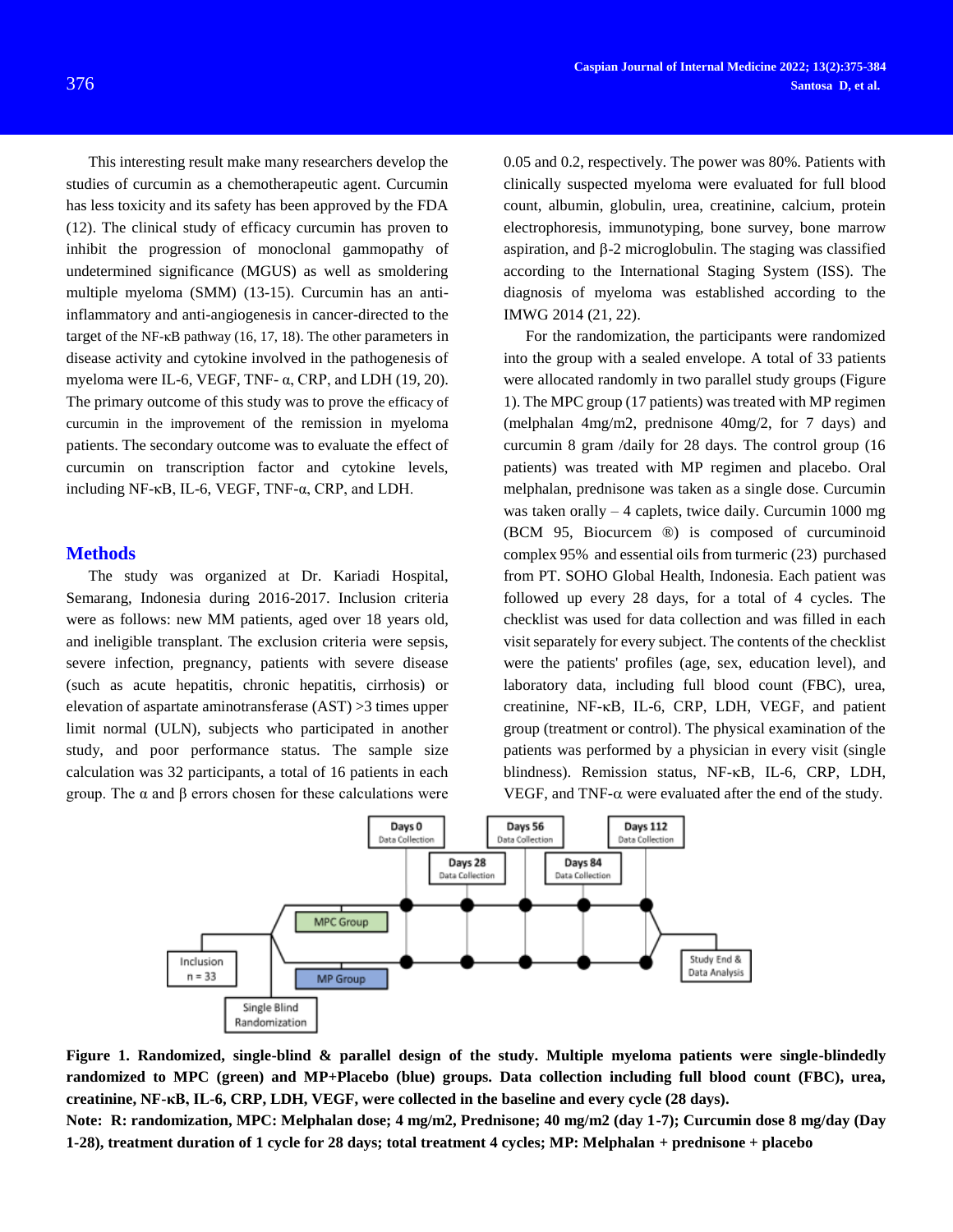The blood was taken during office hours from the vein and collected in a tube that contains 10 ml EDTA. The blood was centrifuged, then the plasma was collected and kept under - 80℃ Refrigerator at GAKI Laboratory, UNDIP Semarang. NF-κB, IL-6, VEGF, and TNF- $α$  levels were measured by ELISA following the manufacturer´s instruction in GAKI Laboratory, UNDIP. CRP and LDH levels were measured at Dr. Kariadi Hospital. Protein M serum and FLC were measured in the Cito laboratory and Prodia laboratory, respectively. Complete blood count (CBC) was measured by flow cytometry method (Cell-Dyn Saphire; Abbott Diagnostics Division, Santa Clara, CA, USA). Serum calcium, CRP, and plasma albumin was measured by homogenous enzymatic colorimetric assay (Dade Behring; Siemens, German). Immunofixation electrophoresis is used to identify the clonality (type) of M-proteins measured by agarose gel. NF-κB (p56 /total) levels were measured by Enzyme-Linked Immunosorbent Assay (ELISA) Kit test, Human. VEGF serum levels were measured by the VEGF ELISA test kit (Quantikine®, Human Soluble VEGF R2 Immunoassay, Catalog Number DVRE 200). IL-6 serum levels were measured by the ELISA kit test (Human IL-6 Immunoassay Catalog Number HS600B). TNF*-*α serum levels were measured by human TNF*-*α (ELISA) test kits. The remission was evaluated by bone marrow aspiration, the level of M protein or FLC (free light chain) was classified according to EBMT criteria (for common myeloma type) and IMWG criteria (for light chain myeloma) (24-26).

BCM-95®CG (Biocurcem™) 1000 mg capsules were supplied by Soho Global Health. Biocurcem  $TM$  contains Curcuma longa rhizome (Curcuminoid complex 95%) with high bioavailability.

**Ethical approval and informed consent:** This clinical trial has been registered on the ISRCTN registry with study ID ISRCTN14131419. The protocol of the study was approved by the Ethics Committee of the Faculty of Medicine, Diponegoro University, and Dr. Kariadi General Hospital. This study was conducted following the Declaration of Helsinki and all the participants have signed the informed consent.

**Statistical Analysis:** The analysis within groups was performed using the Friedmann test. The analysis of nominal data between groups was done using the chi-square. The analysis of ratio data between groups was done using Mann-Whitney tests or independent t-test. The ratio data was conversed as delta  $(\Delta)$  by comparison with baseline data.

Correlation of variable was done using multiple logistic. The program of SPSS IBM Version 21 was used to analyze the data. The result of the analyzed data was considered significant if  $p<0.05$ .

## **Results**

**Demography and Characteristics Study:** During February 2016 - May 2017, there were 35 myeloma patients in Dr. Kariadi General Hospital, Semarang. Two subjects were excluded from the study. A total number of 33 patients were allocated randomly into two groups. The MPC and MP control groups consist of 17 subjects and 16 subjects, respectively. Four patients in the treatment group died due to sepsis, anemia, and thrombocytopenia in the first-month treatment. Three subjects in the control group died because of sepsis, melena, and anemia in the first-month treatment. One patient from the control group discontinued the study because of flushing after taking medication. One patient in the treatment group was lost of contact in the second month. One patient in the control group died because of anemia and sepsis in the third-month treatment.

Table 1 showed the baseline characteristics of the study population. There were no significant differences in the demographics and characteristics of the study population (age, BMI, creatinine, β2m, albumin, calcium, gender, bone lytic lesions, fractures, myeloma type, anemia, the percentage of the plasma cell, stage, and performance status). The consort of the study was shown in Figure 2.

**Effect curcumin in the remission:** The overall remission in the MPC group was better than the control. Table 2 showed the overall remission (OR) of myeloma patients treated with melphalan, prednisone, and curcumin increased to 75.0 %, compared with the MP control group of 20.0%. This result was statistically significantly different with  $p < 0.05$  ( $X^2 = 6.89$ , df=1, *P*=0.01). The effect of curcumin in the transcription factor and cytokine levels was shown in table 3. The decrease of NF-κB levels in the MPC group was higher than the MP control group. The table demonstrated the trend of reduction of NF-κB levels that increased in the MPC group. In the 4th month, the reduction of NF-κB levels reached a significant decrease significantly in the MPC group compared with control (0.66 vs-0.05,  $P=0.027$ ). The trend reduction of IL-6 increased in the MPC group, and was analyzed with the Friedman test. The reduction of IL-6 level showed a significant decrease in the MPC group  $(P=0.00)$ , not in the MP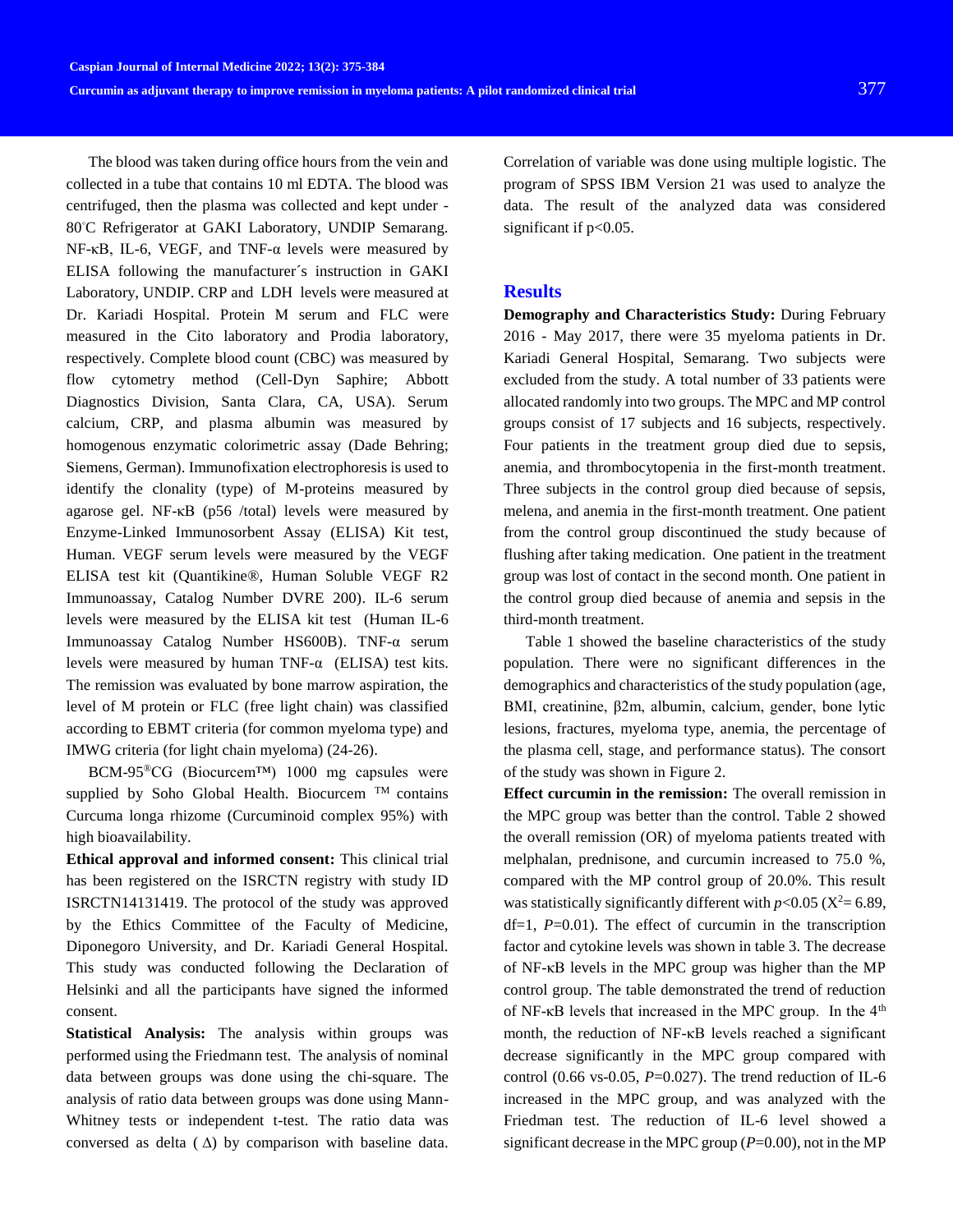group (*P*=0.19). However, there was no significant difference between the two groups in IL-6 levels. There was significant decrease of VEGF levels in the MPC group compared with MP control [(month 1, 100.20 vs 18.87; *P*=0.021), (month 2, 76.46 vs-80.82; *P*=0.013), (month 3, 76.04 vs 3.89; *P*=0.021), (month 4, 187.4 vs -43.38; *P*=0.001)]. The decrease of VEGF levels in the MPC group was better than the MP control group. The decrease of TNF-  $\alpha$  was higher in the MPC group compared with the MP control group. This reduction of TNF- $\alpha$  levels was statistically significantly different (13.7 vs 2.07; *P*=0.004). However, there was no significant difference in CRP levels between the MPC and MP control groups.

Analysis within-group showed a decrease of CRP levels in both MPC  $(P=0.01)$  and MP control group  $(P=0.04)$ . There was a significant difference in LDH levels between the MPC and control groups. The trend of LDH level increased in the MPC group, but decreased in the control group (28.77 vs 75.41; *P*=0.008).

**Multiple logistic regression:** The variable that correlated with remission with  $[p \le 0.25]$  was included in the multivariate analysis model. Multiple logistic regression analysis showed in Table 4. These data demonstrated the correlation between TNF- $\alpha$  levels and remission [OR=1.35; (95%CI=1.03-1.76); *P*=0.03].



**Figure 2. Consort of study Description: MPC: melphalan, prednisone, curcumin MP; melphalan, prednisone, placebo. Four patients in the treatment group died because of sepsis, anemia, and thrombocytopenia in the first-month treatment. \*\* Three patients in the control group died because of sepsis, melena, and anemia in the first-month treatment. One patient in the control group stopped taking medication because of flushing. One patient in the treatment group was lost of contact in the second monthly treatment. \*\*\* One patient in the control group died because of anemia and sepsis in the third-month treatment.**

| <b>MPC</b>        | <b>MP Control</b> |                   |  |
|-------------------|-------------------|-------------------|--|
| <b>Group</b>      | <b>Group</b>      |                   |  |
| 17                | 16                |                   |  |
|                   |                   |                   |  |
| $54.88 \pm 10.23$ | $59.13 \pm 9.76$  |                   |  |
| 36-77             | $31 - 74$         |                   |  |
| 13.9              | 20.3              | 0.58 <sup>1</sup> |  |
| $2.28 \pm 1.9$    | $1.81 \pm 1.2$    | 0.46 <sup>2</sup> |  |
|                   |                   |                   |  |

|  |  | Table 1. Demography and Characteristics of the study population |  |  |  |  |
|--|--|-----------------------------------------------------------------|--|--|--|--|
|--|--|-----------------------------------------------------------------|--|--|--|--|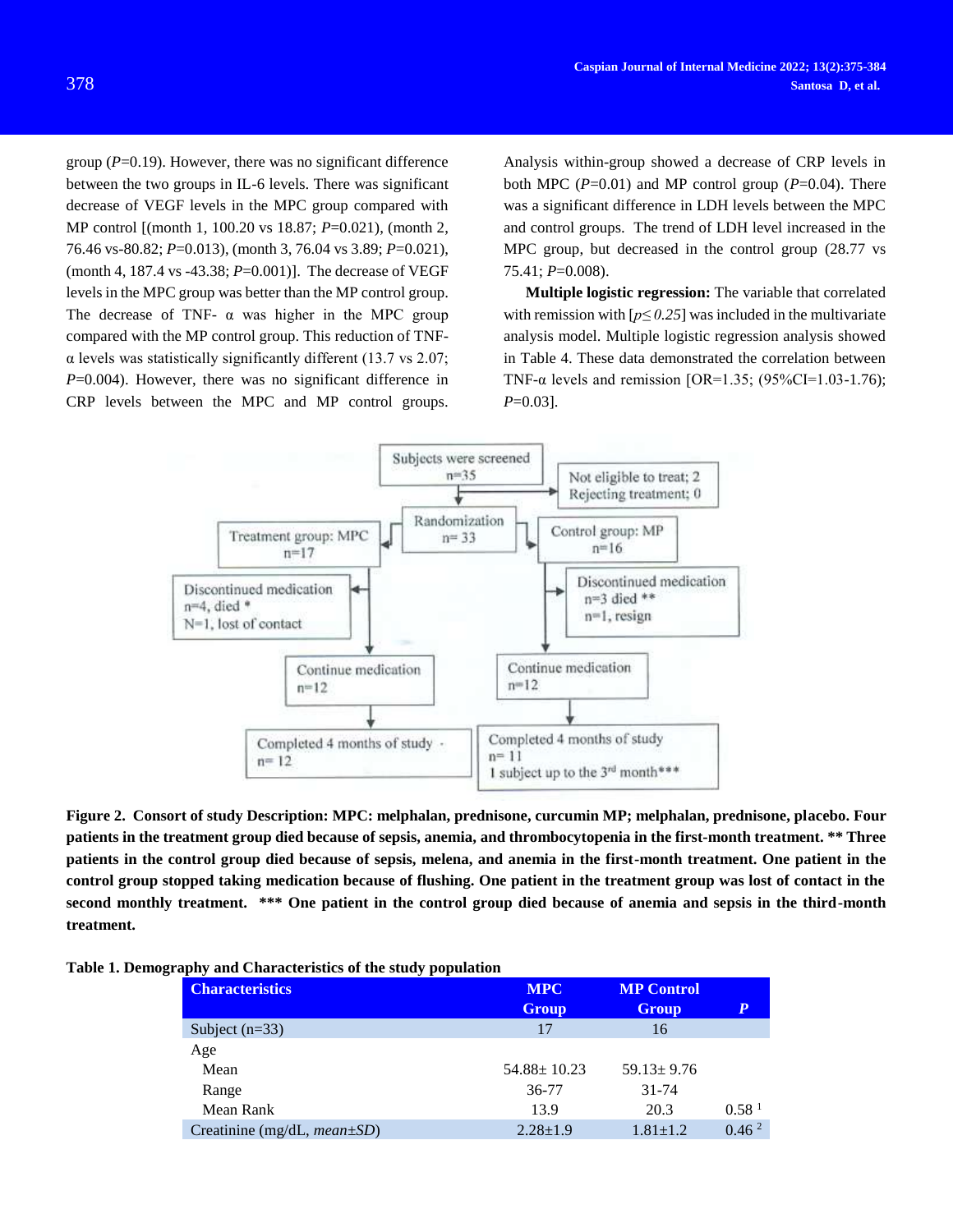#### **Caspian Journal of Internal Medicine 2022; 13(2): 375-384**

# **Curcumin as adjuvant therapy to improve remission in myeloma patients: A pilot randomized clinical trial** 379

| $\beta$ 2 macroglobulin (mcg/L, mean $\pm SD$ )             | $10.78 \pm 6.7$   | $13.46 \pm 11.0$     | 0.48 <sup>2</sup> |
|-------------------------------------------------------------|-------------------|----------------------|-------------------|
| Albumin (g/l, mean $\pm SD$ )                               | $2.7 \pm 0.68$    | $2.8 \pm 0.79$       | 0.68 <sup>2</sup> |
| Calcium (mmol/l, mean ±SD)                                  | $2.4 \pm 0.59$    | $2.4 \pm 0.43$       | 0.73 <sup>2</sup> |
| Sex, $[n (%)]$                                              |                   |                      |                   |
| Man                                                         | 12(70.6)          | 8(50.0)              | 0.23 <sup>3</sup> |
| Woman                                                       | 5(29.4)           | 8(50.0)              |                   |
| Lytic Lesion of the Bone $[n (\%)]$                         |                   |                      |                   |
| Yes                                                         | 15 (88.2)         | 16(100)              | 0.18 <sup>3</sup> |
| No                                                          | 2(11.8)           | $\overline{0}$       |                   |
| Fracture                                                    |                   |                      |                   |
| Yes                                                         | 5(29.4)           | 4(25)                | 0.78 <sup>3</sup> |
| No                                                          | 12(70.6)          | 12(75)               |                   |
| Myeloma Sub-Type $[n (\%)]$                                 |                   |                      |                   |
| Immunoglobulin-G                                            | 7(41.2)           | 7(43.8)              | 0.91 <sup>3</sup> |
| Immunoglobulin-A                                            | 4(23.5)           | 5(31.3)              |                   |
| Immunoglobulin-M                                            | 2(11.8)           | 1(6.3)               |                   |
| Light chain                                                 | 4(23.5)           | 3(18.8)              |                   |
| Anaemia $[n (%)]$                                           | 12(100)           | 12(100)              |                   |
| <b>Creatinine Clearance</b>                                 |                   |                      |                   |
| $\geq 60$ ml/min                                            | 7(41.2)           | 2(12.5)              | 0.07 <sup>3</sup> |
| $< 60$ ml/min                                               | 10(58.8)          | 14(87.5)             |                   |
| Durie-Salmon Staging $[n (\%)]$                             |                   |                      |                   |
| I                                                           | $\mathbf{0}$      | $\boldsymbol{0}$     | 0.17 <sup>3</sup> |
| $\mathbf{I}$                                                | 3(17.6)           | $\boldsymbol{0}$     |                   |
| <b>IIIA</b>                                                 | 6(35.3)           | 9(56.3)              |                   |
| <b>IIIB</b>                                                 | 8(47.1)           | 7(43.8)              |                   |
| International Staging System $[n \ (\%)]$                   |                   |                      |                   |
| $\bf I$                                                     | 1(5.9)            | 1(6.3)               | 0.99 <sup>3</sup> |
| $\mathbf{I}$                                                | 1(5.9)            | 1(6.3)               |                   |
| III                                                         | 15 (88.2)         | 13 (81.3)            |                   |
| Hypercalcemia [ <i>cut point</i> =2,55 $mmo/L$ ; n $(\%)$ ] |                   |                      |                   |
| Yes                                                         | 7(41.2)           | 3(18.8)              | 0.20 <sup>3</sup> |
| N <sub>o</sub>                                              | 10(58.8)          | 12(75)               |                   |
| Performance Status (ECOG) $*$ [n $(\%)$ ]                   |                   |                      | 0.45 <sup>3</sup> |
| $\boldsymbol{0}$                                            | 8(66.7)           | 4(33.3)              |                   |
| $\mathbf{1}$                                                | 3(25.0)           | 4(33.3)              |                   |
| $\overline{2}$                                              | $\overline{0}$    | 2(16.7)              |                   |
| 3                                                           | 1(8.3)            | 2(16.7)              |                   |
| Haemoglobin (g/dl, $mean \pm SD$ )                          | $9.00 \pm 2.06$   | $8.32 \pm 2.27$      | 0.31 <sup>2</sup> |
| Plasma cell (pg/dl, mean $\pm SD$ )                         | $36.88 \pm 25.19$ | $29.50 \pm 11. = 87$ | 0.50 <sup>2</sup> |
| $NF$ - $\kappa B(pg/dl, mean \pm SD)$                       | $1.67 \pm 2.12$   | $0.73 \pm 1.10$      | 0.04 <sup>2</sup> |
| IL-6 (pg/dl, $mean \pm SD$ )                                | $27.16 \pm 23.69$ | $20.87 \pm 23.85$    | 0.29 <sup>2</sup> |
| $CRP$ (mg/l, mean $\pm SD$ )                                | $1.33 \pm 1.35$   | $1.23 \pm 2.18$      | 0.21 <sup>2</sup> |
| LDH ( $U/\pm$ mean $\pm SD$ )                               | 481.86±818.15     | $363.71 \pm 144.50$  | 0.63 <sup>2</sup> |
| VEGF (pg/dl, $mean \pm SD$ )                                | 387.39± 245.3     | 245.99±309.99        | 0.03 <sup>2</sup> |
| TNF- $\alpha$ (pg/dl, mean $\pm SD$ )                       | $22.05 \pm 11.11$ | $19.90 \pm 9.33$     | 0.67 <sup>2</sup> |
|                                                             |                   |                      |                   |

Note 1) Mann-Whitney U Test, 2) Independent T-Test, 3) Chi-Square Test MPC, Melphalan-Prednisone-Curcumin; MP, Melphalan-Prednisone-Placebo; ECOG, "Eastern Cooperative Oncology Group;" NF-κB, "Nuclear Factor kappa B"; IL-6, "Interleukin-6"; CRP, "C-reactive protein"; LDH, "Lactic Acid Dehydrogenase"; VEGF, "Vascular endothelial Growth Factor"; TNF-α, "Tumor Necrosis Factor-α"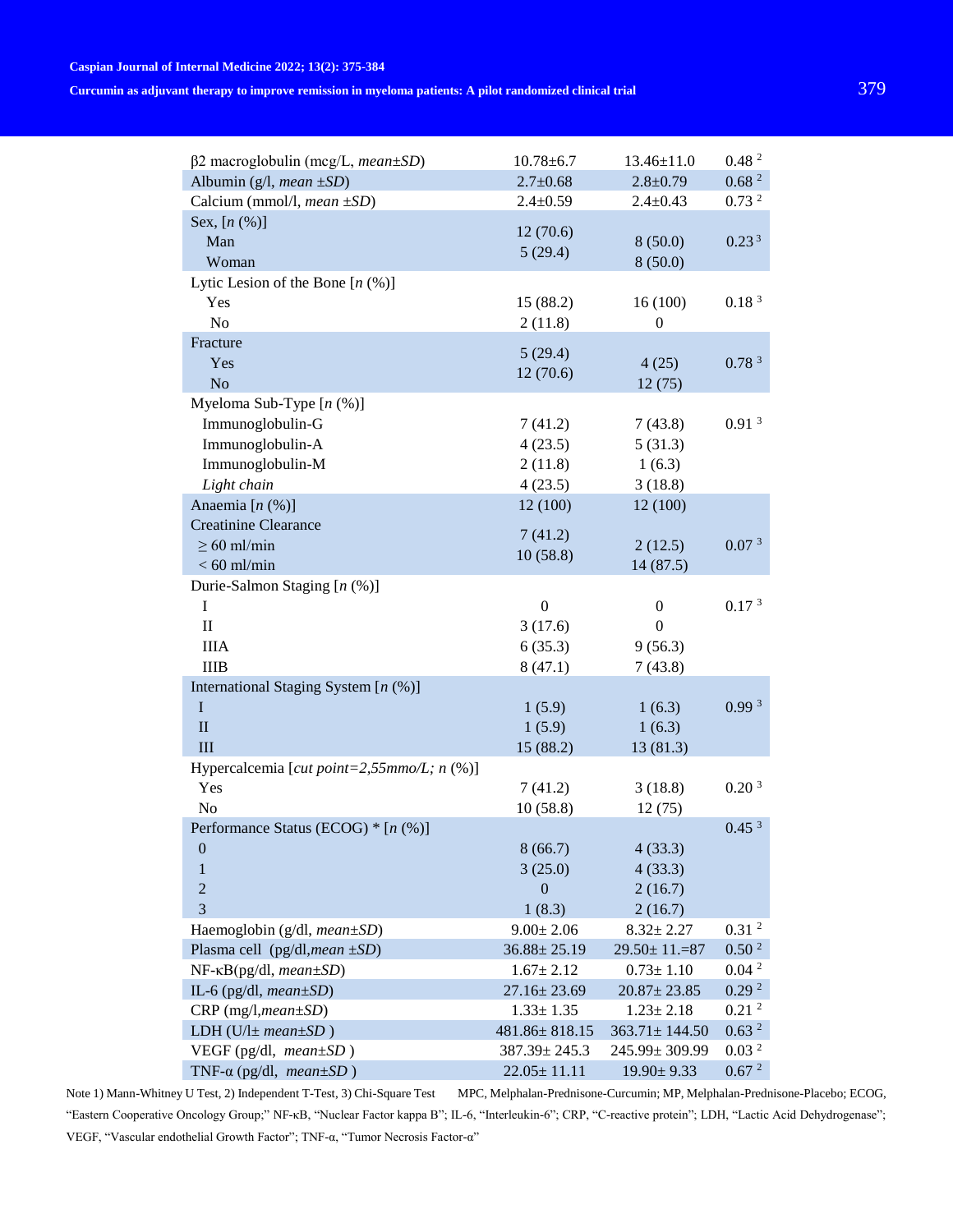## **Table 2. Effect of Curcumin in the remission**

|                   |                      |               | <b>MPC</b> group MP Control Total |       |
|-------------------|----------------------|---------------|-----------------------------------|-------|
| Overall remission | Number               |               |                                   | 13    |
|                   | % on treatment group | (75%)         | $(33.3\%)$                        | 54.2% |
| Stable disease    | Number               | $\mathcal{R}$ |                                   |       |
|                   | % on treatment group | $(25.0\%)$    | (66.7%)                           | 45.8% |
| Total             | Number               |               | 12                                | 24    |

Note: Chi-Square,  $(X^2= 6.89, df=1, p=0.01)$ 

Abbreviation: MPC, Melphalan-Prednisone-Curcumin; MP, Melphalan-Prednisone-Placebo

## **Table 3. Effect of curcumin in the transcription factor and cytokine levels**

| <b>Variable</b>               | <b>Month</b>   | Level of transcription factor and cytokine $(\Delta)$ |                         |       |                |
|-------------------------------|----------------|-------------------------------------------------------|-------------------------|-------|----------------|
|                               |                | <b>MCP</b> group                                      | <b>MP</b> control group |       |                |
| $NF$ - $\kappa B$ ( $pg/dL$ ) | 1              | 0.0795                                                | 0.0947                  | 0.149 | $\delta$       |
|                               | 2              | 0.4654                                                | 0.0468                  | 0.133 |                |
|                               | 3              | 0.1294                                                | $-.0584$                | 0.525 |                |
|                               | 4              | 0.6636                                                | $-.0508$                | 0.027 |                |
| IL-6 $(pg,dL)$                | 1              | 2.13                                                  | 8.50                    | 0.326 | $\delta, \phi$ |
|                               | $\overline{2}$ | 13.91                                                 | 9.68                    | 0.954 |                |
|                               | 3              | 13.99                                                 | 6.40                    | 0.149 |                |
|                               | $\overline{4}$ | 19.46                                                 | 8.30                    | 0.176 |                |
| VEGF $(pg/dL)$                | $\mathbf{1}$   | 100.20                                                | 18.87                   | 0.021 | $\delta$       |
|                               | 2              | 76.46                                                 | $-80.82$                | 0.013 |                |
|                               | 3              | 76.04                                                 | 3.89                    | 0.021 |                |
|                               | 4              | 187.40                                                | $-43.38$                | 0.001 |                |
| TNF- $\alpha$ (pg/dL)         | $\overline{4}$ | 13.07                                                 | 2.07                    | 0.004 | $\delta$       |
| $CRP$ ( <i>mg/L</i> )         | 1              | 0.74                                                  | 0.81                    | 0.557 | $\delta, \phi$ |
|                               | 2              | 0.62                                                  | 0.30                    | 0.074 |                |
|                               | 3              | 0.20                                                  | $-0.31$                 | 0.309 |                |
|                               | 4              | 0.63                                                  | 0.55                    | 0.929 |                |
| LDH $(U/L)$                   | $\mathbf{1}$   | 202.94                                                | 36.71                   | 0.736 | $\delta$       |
|                               | $\overline{2}$ | 220.76                                                | 66.81                   | 0.986 |                |
|                               | 3              | 143.36                                                | 30.13                   | 0.157 |                |
|                               | 4              | 128.77                                                | 75.41                   | 0.008 |                |

Note :  $\delta$  Mann Whitney U Test;  $\phi$  Friedman Test; IL-6 levels (MPC group *P*=0.00, MP group *P*=0.19), CRP levels (MPC (*P*=0.01) and MP group (*P*=0.04) MPC, Melphalan-Prednisone-Curcumin; MP, Melphalan-Prednisone-Placebo; NF-κB, "Nuclear Factor kappa B"; IL-6, "Interleukin-6"; CRP, "C-reactive protein"; LDH, "Lactic Acid Dehydrogenase"; VEGF, "Vascular endothelial Growth Factor"; TNF-α, "Tumor Necrosis Factor-α"

|  | Table 4. Multivariate Analysis of Curcumin, LDH, VEGF, TNF-a on Remission Status |  |  |  |
|--|----------------------------------------------------------------------------------|--|--|--|
|--|----------------------------------------------------------------------------------|--|--|--|

| юк <del>т</del> . миничанай Анагузь от Сигейшін, ЕРН, темп, тімг-й он кеннэзіон этатиз |        |                 |                      |      |             |                  |      |                |                |
|----------------------------------------------------------------------------------------|--------|-----------------|----------------------|------|-------------|------------------|------|----------------|----------------|
|                                                                                        |        | <b>Variable</b> | $Coefficient(\beta)$ | SE   | <b>Wald</b> | $\boldsymbol{P}$ | OR   | 95% CI         | $\mathbb{R}^2$ |
|                                                                                        | Step 1 | Curcumin        | $-1.135$             | 1.94 | 0.34        | 0.56             | 0.3  | $0.01 - 14.33$ | 0.70           |
|                                                                                        |        | <b>VEGF</b>     | $-0.003$             | 0.01 | 0.64        | 0.42             |      | $0.99 - 1.00$  |                |
|                                                                                        |        | LDH.            | 0.384                | 0.26 | 3.18        | 0.08             | 1.5  | $0.96 - 1.02$  |                |
|                                                                                        |        | TNF- $\alpha$   | $-0.034$             | 0.03 | 1.73        | 0.19             | 0.9  | 1.15-457.7     |                |
|                                                                                        |        | Constant        | 6.658                | 6.09 | 1.20        | 0.27             | 779  |                |                |
|                                                                                        | Step 2 | <b>VEGF</b>     | $-0.004$             | 0.01 | 1.12        | 0.29             | 0.1  | $0.99 - 1.00$  | 0.69           |
|                                                                                        |        | <b>LDH</b>      | 0.306                | 0.15 | 4.40        | 0.04             | 1.4  | $1.02 - 1.81$  |                |
|                                                                                        |        | TNF- $\alpha$   | $-0.025$             | 0.02 | 2           | 0.16             |      | $0.94 - 1.01$  |                |
|                                                                                        |        | Constant        | 4.353                | 4.19 | 1.08        | 0.30             | 77.7 |                |                |
|                                                                                        | Step 3 | TNF- $\alpha$   | 0.297                | 0.14 | 4.69        | 0.03             | 1.4  | $1.03 - 1.76$  | 0.64           |
|                                                                                        |        | LDH             | $-0.027$             | 0.02 | 2.73        | 0.10             |      | $0.94 - 1.01$  |                |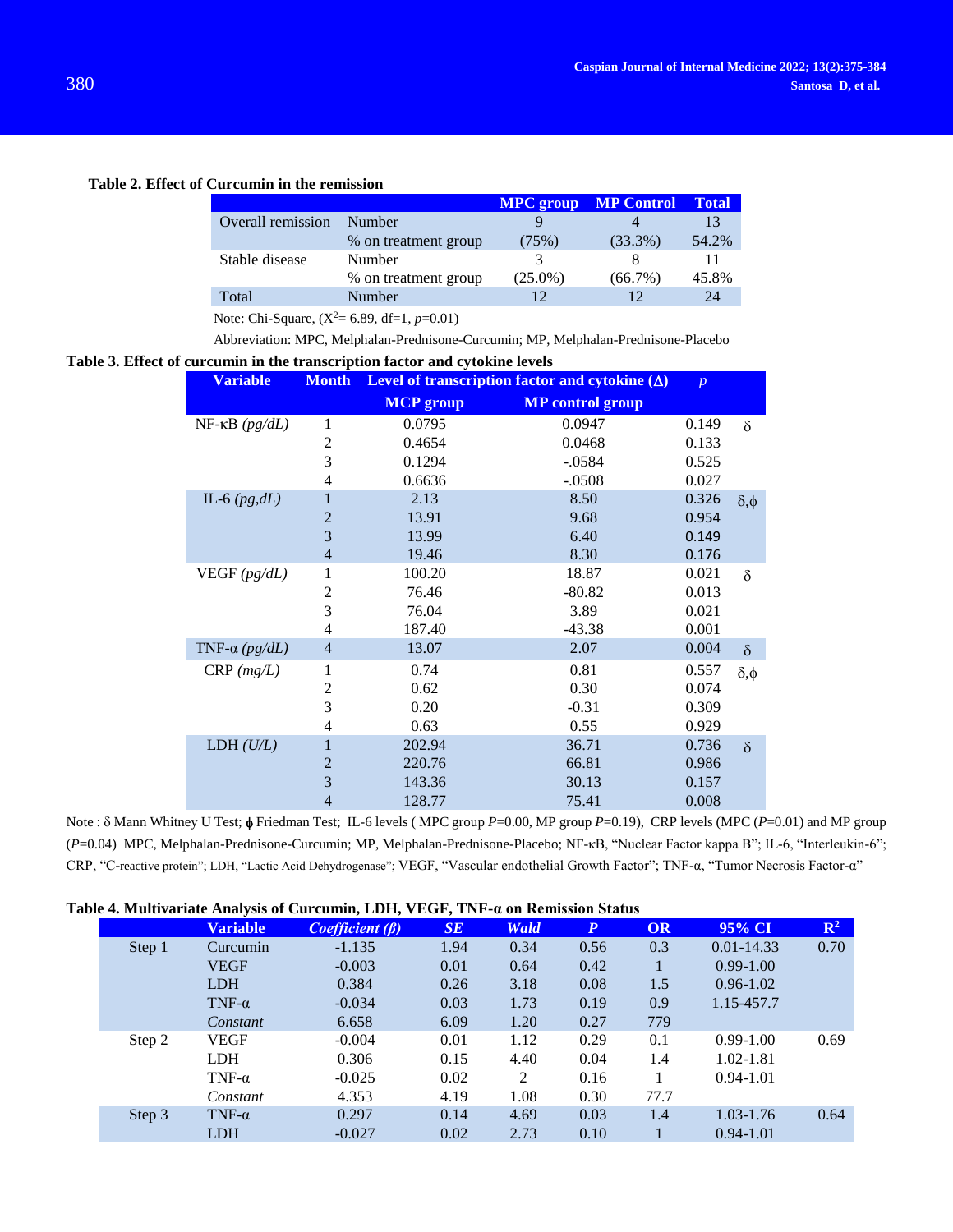**Curcumin as adjuvant therapy to improve remission in myeloma patients: A pilot randomized clinical trial** 381

*Constant* 4.363 3.99 1.19 0.28 78.4

Note*:* multiple logistic regression*,* VEGF, "Vascular endothelial growth factor"; LDH, "Lactic dehydrogenase"; TNF-α, "Tumor necrosis factor-α" **Discussion**

This study proved that there was a difference in overall remission between the MPC and control groups, significantly. The group treated with curcumin has better outcome than the control according to this remission status. Curcumin effects increase overall remission of 75%. Previous studies showed that myeloma patients who took melphalan prednisone had a low overall response rate of less than 50%, with CR below 5% (27, 28). To the best of our knowledge, this is the first report that demonstrated that curcumin has an effect in increasing overall remission in myeloma patients.

Curcumin has anti-inflammatory and anti-cancer effects. Curcumin interferes with multiple cell signaling pathways, including cell cycle (cyclin D1 and cyclin E), apoptosis proliferation (HER-2, EGFR, and AP-1), survival (PI3K/AKT pathway), invasion (MMP-9 and adhesion molecules), angiogenesis (VEGF), metastasis (CXCR-4) and inflammation (NF-κB, TNF, IL-6, IL-1, COX-2, and 5-LOX). Curcumin suppressed initiation, progression, angiogenesis, and metastasis of a variety of tumors. The activity of curcumin has been reported against leukemia, lymphoma, gastrointestinal cancers, genitourinary cancers, breast cancer, ovarian cancer, head and neck squamous cell carcinoma, lung cancer, melanoma, neurological cancers, and sarcoma (29- 31). Monoclonal gammopathy of undefined significance (MGUS) and smoldering multiple myeloma (SMM) has a risk of progression to multiple myeloma. The preliminary results showed that patients taking curcumin, paraprotein serum drops between 5% and 30% compared with patients on placebo. Curcumin consumption has the potential risk to slow progression in both MGUS and SMM (13, 32) (13)'(32). Curcumin also affects decreasing transcription factor, NFκB. Treatment with curcumin downregulated the expression of NF-κB. Previous studies revealed that curcumin has antiinflammatory, its activity was induced by various pathways including TNF- $\alpha$  (11, 30, 32, 33). This study revealed that curcumin affects in decreasing NF-κB level after 4 cycles of treatment and the remission of myeloma patient has a correlation with TNF- $\alpha$  levels.

Numerous studies reported that IL-6 promotes the survival and proliferation of multiple myeloma (MM) cells through the phosphorylation of a cell-signaling protein, STAT3 (19). Interleukin-6 (IL-6) is a cytokine for the defense against acute environmental stress. The pathology in various inflammation and autoimmune disease was caused by persistent dysregulation of IL-6 production diseases(34). Myeloma is a malignancy that is a chronic inflammatory disease (35), it means there is dysregulation of IL-6. This study revealed the decrease of IL-6 level in the group with curcumin. In myeloma patient, the overall survival was significantly different between the low IL-6 and high IL-6 groups, and IL-6 level correlates with the clinical feature and prognosis(36).

The angiogenic activators important in malignancies are vascular endothelial growth factor (VEGF). VEGF has an impact on developing the new vessel in tumors called neovascularization. The new drug was developed against VEGF like bevacizumab approved by US Federal Drug Administration (37, 38). Our study showed that curcumin affects decreasing VEGF levels. In this study, we found that curcumin has activities against TNF-α. Previous reports described that curcumin can block the action and production of TNF- $\alpha$  (17). TNF- $\alpha$  is very important in the pathophysiology of human multiple myeloma(39). TNF-α is also highly expressed in tumors and is thought to be proangiogenic cytokine. Paradoxically, at it is in higher doses can be used to destroy tumor vascular  $(37)$ . TNF- $\alpha$  regulates the tumor environment and it has a pleiotropic effect as a cytokine in the process of apoptosis, angiogenesis, inflammation, and immunity(40).

This study showed, that curcumin does not affect decreasing CRP and LDH levels. C-reactive protein (CRP) was the acute inflammation in interacting with the complement system. These proteins increase in inflammation process and are associated with various diseases including hypertension, atherosclerosis, peripheral vascular disease, diabetes, and metabolic disease (41). The level of serum CRP has an association with the number of osteolytic bone lesions (42). The study reported that curcumin has anti-inflammatory through a significant reduction of IL-6, hs-CRP, and MDA levels (42), not CRP. A high level of serum LDH is a poor prognostic factor in patients with malignancies(43). LDH is a useful marker progression in myeloma(44), but also is found in high levels after physical activities. In Chinese elderly patients with myeloma, LDH has an unfavorable prediction for the outcome (45). Curcumin affects the decreasing NF-κB, IL-6, VEGF, and TNF- $\alpha$  levels. Curcumin improves overall remission in myeloma patient. Multivariate analysis proved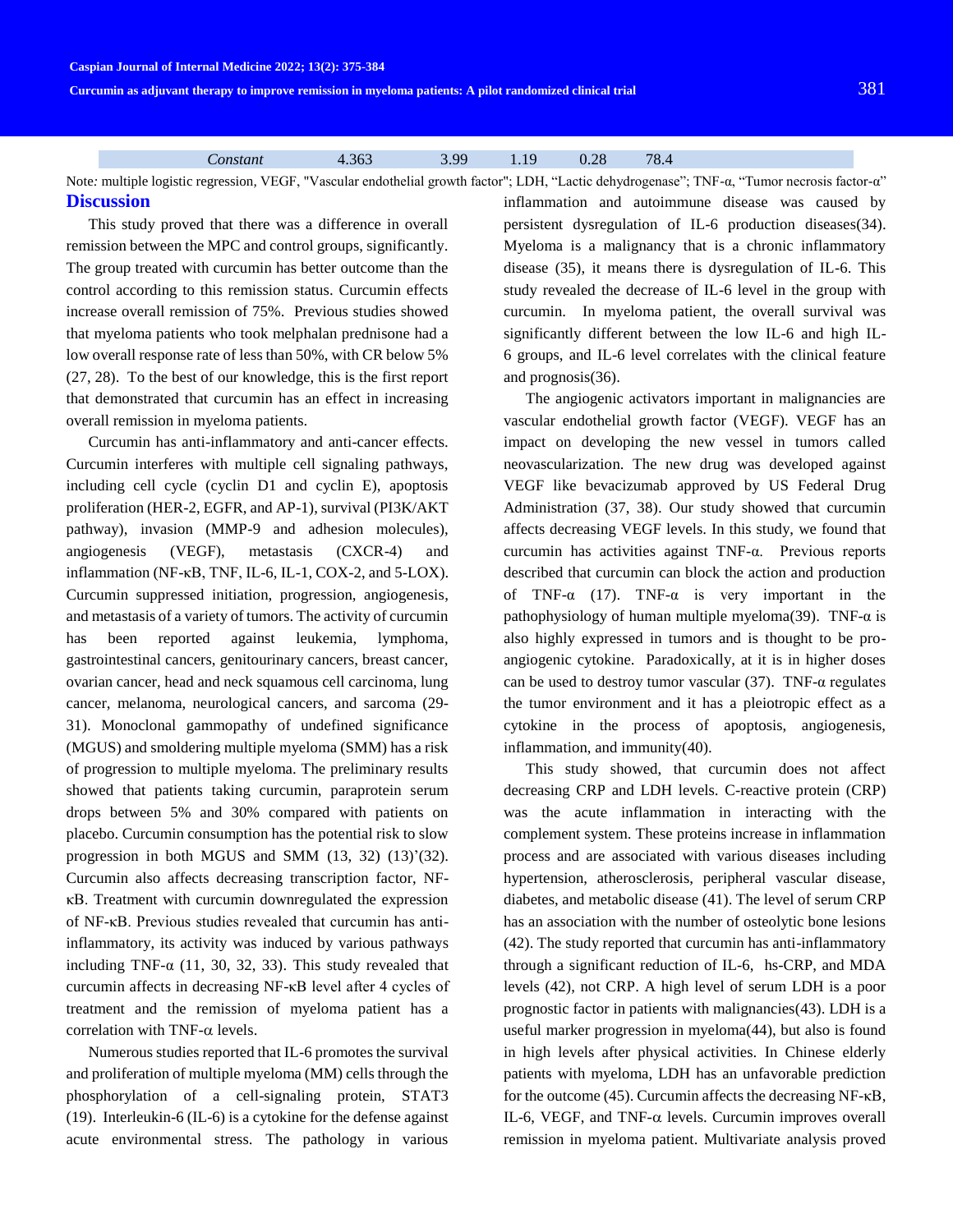that TNF- $\alpha$  correlates with remission. This study revealed that curcumin improves remission through decreasing TNF- $\alpha$ level. Previous studies demonstrated that curcumin affected the transcription and angiogenic factors especially TNF- $\alpha$ .

In conclusion **t**he addition of curcumin in myeloma patients treatment with MP regiment will improves the overall remission. Curcumin affects the decrease of NF-κB, IL-6, VEGF, and TNF-α levels. A future study is needed to evaluate the effects of curcumin to the survival and effect of curcumin in combination with another novel agent.

#### **Acknowledgments**

I would like thank the following: Prof Hertanto WS, MD, Ph.D., and Suhartono MD, PhD for statistical analysis.M.I Tjahjati Djoko M, MD (Head of GAKI Laboratory), Prodia Laboratory, and Cito Laboratory Semarang for laboratory analysis. Prof. Aru W Sudojo, MD, Ph.D., Prof Lisyani BS, MD, Moedrik ST, MD, PhD for the preparation of this research protocol and final analysis. Prof. Tri Nur Kristina, MD, Ph.D. as Dean of Faculty of Medicine Diponegoro University and Fifin Lutfia R, MD, PhD, Director Post Graduate Program of Faculty Medicine, Diponegoro University.

**Funding:** This project got partial funding from LPDP, Ministry of Finance of the Republic of Indonesia.

**Conflicts of Interests:** The authors have no affiliations with or involvement in any organization or entity with any financial interest or non-financial interest in the subject discussed in this manuscript.

#### **Data availability statement**

The data used to support the findings of this study are restricted by the Ethics Committee of the Faculty of Medicine, Diponegoro University, and Dr. Kariadi Hospital and available on request from the corresponding author, (DS). The data are not publicly available due to the information that could compromise the privacy of the research participant.

#### **References**

1. Teras LR, DeSantis CE, Cerhan JR, et al. 2016 US lymphoid malignancy statistics by World Health Organization subtypes. CA Cancer J Clin 2016; 66: 443– 59.

- 2. Siegel RL, Miller KD, Jemal A. Cancer statistics, 2016. CA Cancer J Clin 2016; 66: 7–30.
- 3. Rajkumar SV, Kumar S. Multiple myeloma: diagnosis and treatment. Mayo Clin Proc 2016; 91: 101–19.
- 4. Palumbo A, Bringhen S, Caravita T, et al. Oral melphalan and prednisone chemotherapy plus thalidomide compared with melphalan and prednisone alone in elderly patients with multiple myeloma: Randomised controlled trial. Lancet 2006; 367: 825–31.
- 5. Aggarwal BB, Sundaram C, Malani N, Ichikawa H. Curcumin: The Indian solid gold. Adv Exp Med Biol 2007; 595: 1–75.
- 6. Subositi S, Wahyono S. Study of The Genus Curcuma in Indonesia used as traditional herbal medicines. Biodiversitas 2019; 20: 1356-61.
- 7. Sung B, Kunnumakkara AB, Sethi G, et al. Curcumin circumvents chemoresistance in vitro and potentiates the effect of thalidomide and bortezomib against human multiple myeloma in nude mice model. Mol Cancer Ther 2009; 8: 959–70.
- 8. Bharti AC, Donato N, Singh S, Aggarwal BB. Curcumin (diferuloylmethane) down-regulates the constitutive activation of nuclear factor-κB and IκBα kinase in human multiple myeloma cells, leading to suppression of proliferation and induction of apoptosis. Blood 2003; 101: 1053–62.
- 9. Gupta SC, Patchva S, Aggarwal BB. Therapeutic roles of curcumin: lessons learned from clinical trials. AAPS J 2013; 15: 195–218.
- 10. Fang BM, Jiang JH, Zhang XW, et al. Curcumin enhances bortezomib treatment of myeloma by inhibiting heat shock protein 90 expression. Trop J Pharm Res 2015; 14: 227– 33.
- 11. Aggarwal BB. Anticancer potential of curcumin. Anticancer Res 2003; 23: 363-98.
- 12. Hewlings S, Kalman D. Curcumin: A review of its' effects on human health. Foods 2017; 6: 92.
- 13. Golombick T, Diamond T. The potential role of curcumin (diferuloylmethane) in plasma cell dyscrasias/ paraproteinemia. Biol Targets Ther 2008; 2: 161–3.
- 14. Vermorken AJM, Zhu J, Van de Ven WJM, Andrès E. Curcumin for monoclonal gammopathies. What can we hope for, what should we fear? Crit Rev Oncol Hematol 2012; 84: 350–60.
- 15. Golombick T, Diamond TH, Badmaev V, Manoharan A,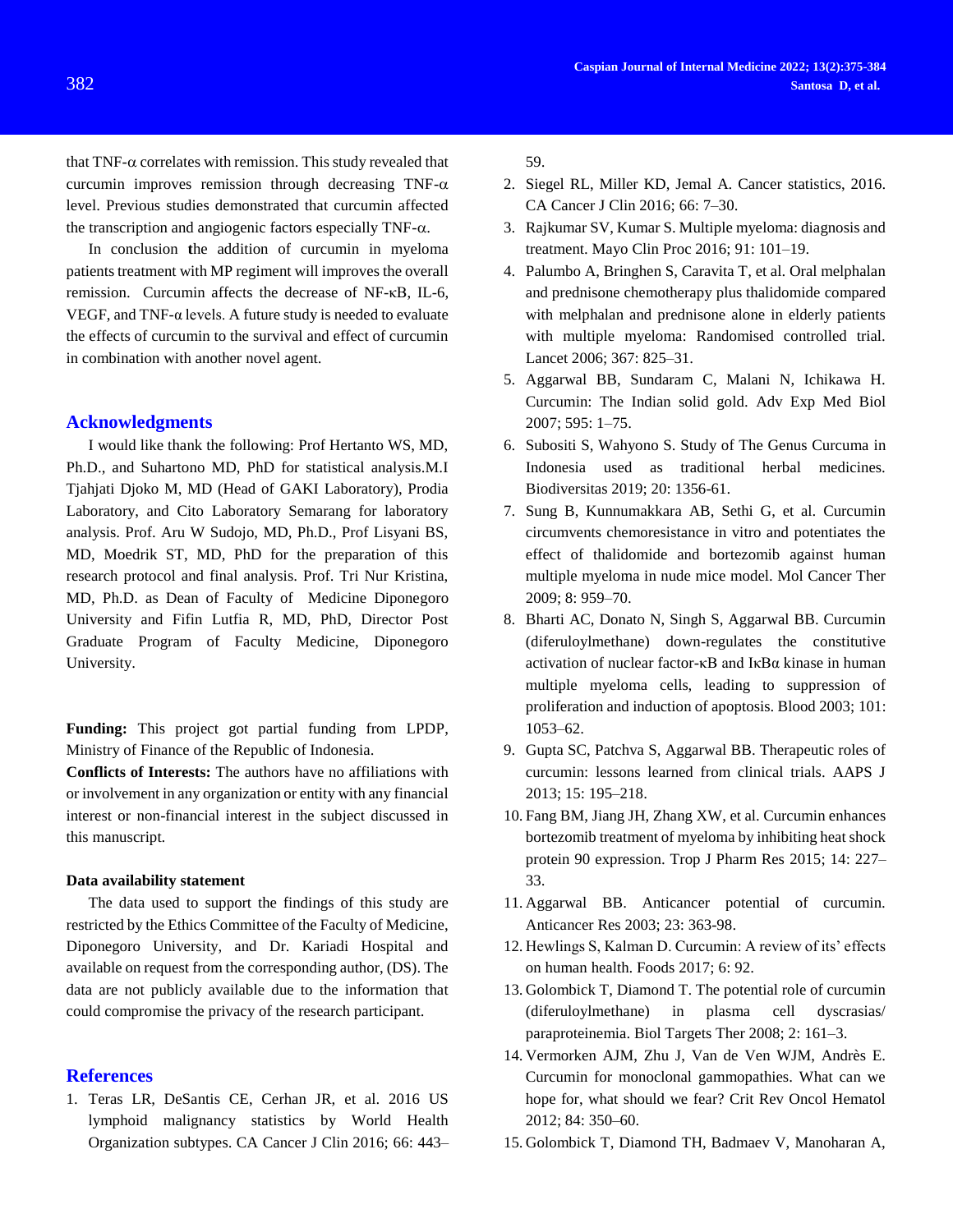Ramakrishna R. The potential role of curcumin in patients with monoclonal gammopathy of undefined significance - Its effect on paraproteinemia and the urinary N-telopeptide of type I collagen bone turnover marker. Clin Cancer Res 2009; 15: 5917–22.

- 16. Kamat AM, Sethi G, Aggarwal BB. Curcumin potentiates the apoptotic effects of chemotherapeutic agents and cytokines through down-regulation of nuclear factor-κB and nuclear factor-κB-regulated gene products in IFN-αsensitive and IFN-α-resistant human bladder cancer cells. Mol Cancer Ther 2007; 6: 1022–30.
- 17. Aggarwal BB, Gupta SC, Sung B. Curcumin: An orally bioavailable blocker of TNF and other pro-inflammatory biomarkers. Br J Pharmacol 2013; 169: 1672–92.
- 18. Sciberras JN, Galloway SD, Fenech A, et al. The effect of turmeric (Curcumin) supplementation on cytokine and inflammatory marker responses following 2 hours of endurance cycling. J Int Soc Sports Nutr 2015; 12: 5.
- 19. Bharti AC, Donato N, Aggarwal BB. Curcumin (Diferuloylmethane) inhibits constitutive and IL-6- Inducible STAT3 phosphorylation in human multiple myeloma cells. J Immunol 2003; 171: 3863–71.
- 20. Binion DG, Otterson MF, Rafiee P. Curcumin inhibits VEGF-mediated angiogenesis in human intestinal microvascular endothelial cells through COX-2 and MAPK inhibition. Gut 2008; 57: 1509–17.
- 21. Dimopoulos M, Terpos E, Comenzo RL, et al. International myeloma working group consensus statement and guidelines regarding the current role of imaging techniques in the diagnosis and monitoring of multiple Myeloma. Leukemia 2009; 23: 1545–56.
- 22. Chng WJ, Dispenzieri A, Chim CS, et al. IMWG consensus on risk stratification in multiple myeloma. Leukemia 2014; 28: 269–77.
- 23. Antony B, Merina B, Iyer V, et al. A pilot cross-over study to evaluate human oral bioavailability of BCM-95® CG  $(Biocur cumax^{TM})$ , a novel bioenhanced preparation of curcumin. Indian J Pharm Sci 2008; 70: 445–9.
- 24. Durie BGM, Harousseau JL, Miguel JS, et al. International uniform response criteria for multiple myeloma. Leukemia 2006; 20: 1467–73.
- 25. Kyle RA, Rajkumar V. Criteria for diagnosis, staging, risk stratification and response assessment of multiple myeloma. Leukemia 2009; 23: 3–9.
- 26. Ludwig H, Durie BGM, McCarthy P, et al. IMWG consensus on maintenance therapy in multiple myeloma.

Blood 2012; 119: 3003–15.

- 27. Harousseau JL. Induction therapy in multiple myeloma. Hematology Am Soc Hematol Educ Program 2008;2008:306-12.
- 28. Bladé J, Cibeira MT, Rosiñol L. Novel drugs for the treatment of multiple myeloma. Haematologica 2010; 95: 702–4.
- 29. Anand P, Sundaram C, Jhurani S, Kunnumakkara AB, Aggarwal BB. Curcumin and cancer: An 'old-age' disease with an 'age-old' solution. Cancer Lett 2008; 267: 133– 64.
- 30. Shanmugam MK, Rane G, Kanchi MM, et al. The multifaceted role of curcumin in cancer prevention and treatment. Molecules 2015; 20: 2728–69.
- 31. Aggarwal BB, Harikumar KB. Potential therapeutic effects of curcumin, the anti-inflammatory agent, against neurodegenerative, cardiovascular, pulmonary, metabolic, autoimmune and neoplastic diseases. Int J Biochem Cell Biol 2009; 41: 40–59.
- 32. Zaidi A, Lai M, Cavenagh J. Long-term stabilisation of myeloma with curcumin. BMJ Case Rep 2017; 2017: bcr2016218148.
- 33. Gilmore TD. Multiple myeloma: lusting for NF-κB. Cancer Cell 2007; 12: 95–7.
- 34. Tanaka T, Kishimoto T. Targeting interleukin-6: All the way to treat autoimmune and inflammatory diseases. Int J Biol Sci 2012; 8: 1227–36.
- 35. Rakoff-Nahoum S. Why cancer and inflammation? Yale J Biol Med 2006; 79: 123–30.
- 36. Xing LJ, Xu Y, An G, et al. Prognostic value of serum IL-6 in patients with multiple myeloma. Zhongguo Shi Yan Xue Ye Xue Za Zhi 2013; 21: 1492–5.
- 37. Burton ER, Libutti SK. Targeting TNF-α for cancer therapy. J Biol 2009; 8: 85.
- 38. Kieran MW, Kalluri R, Cho YJ. The VEGF pathway in cancer and disease: Responses, resistance, and the path forward. Cold Spring Harb Perspect Med 2012; 2: a006593.
- 39. Hideshima T, Chauhan D, Schlossman R, Richardson P, Anderson KC. The role of tumor necrosis factor a in the pathophysiology of human multiple myeloma: therapeutic applications. Oncogene 2001; 20: 4519–27.
- 40. Ham B, Fernandez MC, D'Costa Z, Brodt P. The diverse roles of the TNF axis in cancer progression and metastasis. Trends Cancer Res 2016; 11: 1–27.
- 41. Ingle PV, Patel DM. C-reactive protein in various disease